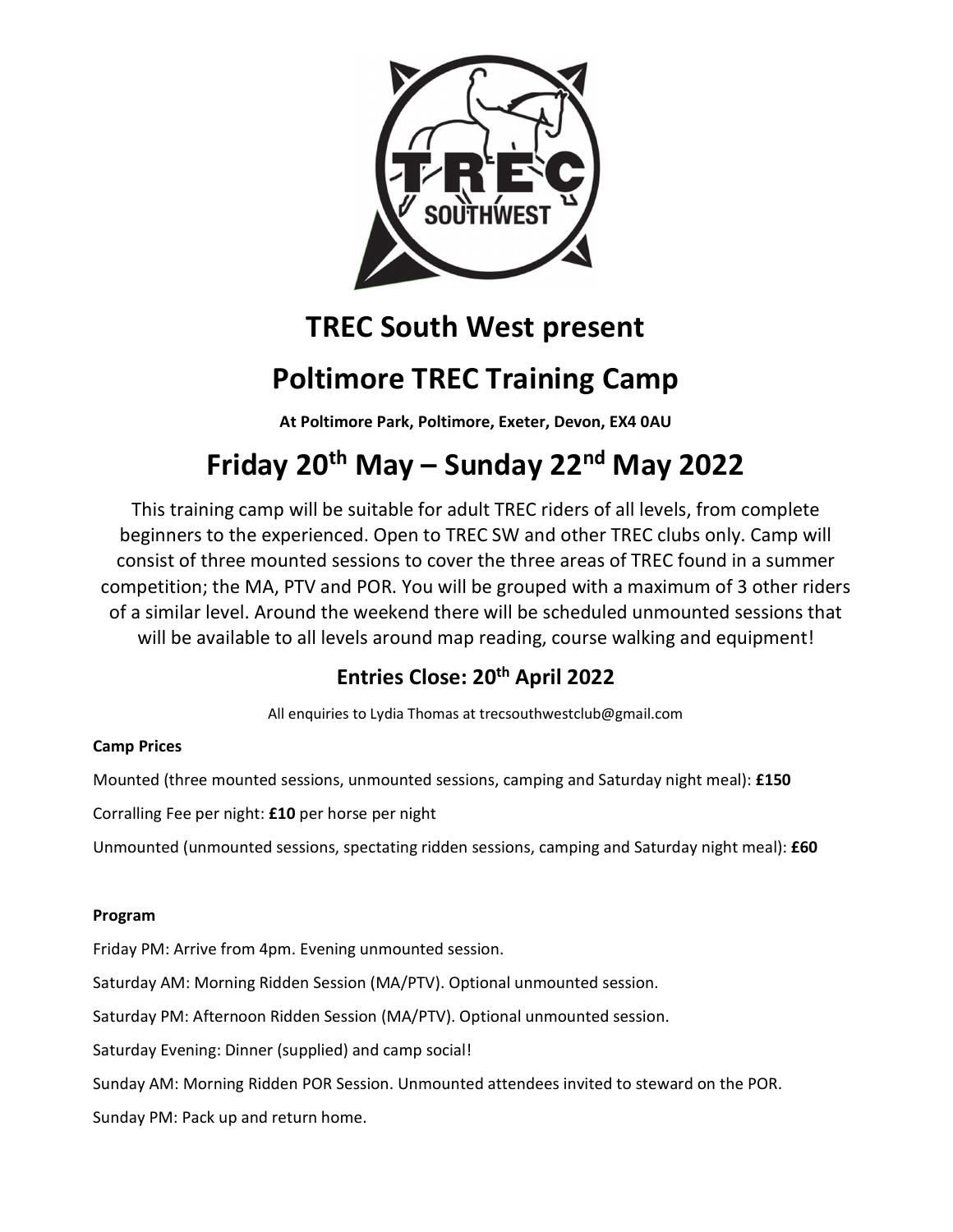## TREC GB TREC SOUTH WEST – POLTIMORE TRAINING CAMP

ENTRY FORM: PLEASE ENCLOSE CHEQUES PAYABLE TO TREC Southwest AND SEND WITH SIGNED ENTRIES & COPY OF FULL VACCINATION RECORD (TO INCLUDE HORSE ID PAGE) TO:.

Lydia Thomas, 8 Nidon Lane, Catcott, Somerset, TA7 9HQ or email to trecsouthwestclub@gmail.com

For BACS payments: Account Name: TREC SOUTHWEST Account Number: 54818268 Sort Code: 30-84-67 Reference – Poltimore Camp

|                                                       |  |  | EVENT NAME: Poltimore Training Camp VENUE:Poltimore DATE:20 <sup>th</sup> -22 <sup>nd</sup> May 2022            |  |  |  |
|-------------------------------------------------------|--|--|-----------------------------------------------------------------------------------------------------------------|--|--|--|
|                                                       |  |  |                                                                                                                 |  |  |  |
|                                                       |  |  |                                                                                                                 |  |  |  |
|                                                       |  |  |                                                                                                                 |  |  |  |
|                                                       |  |  |                                                                                                                 |  |  |  |
| EMERGENCY CONTACT DETAILS IN THE EVENT OF AN INCIDENT |  |  |                                                                                                                 |  |  |  |
|                                                       |  |  |                                                                                                                 |  |  |  |
|                                                       |  |  |                                                                                                                 |  |  |  |
|                                                       |  |  | TSW MEMBERSHIP # TREC GB MEMBER # OTHER CLUB MEMBER #                                                           |  |  |  |
| similar level:                                        |  |  | Please give some information regarding your TREC experience to enable us to group you correctly with those of a |  |  |  |

#### Any Dietary Requirements:

#### Payment Information: To secure your camp place please send a minimum of £50 with your entry. The remaining balance will be due by the 20<sup>th</sup> April.

|                         |               |              | <b>FEE</b> |
|-------------------------|---------------|--------------|------------|
| <b>Mounted</b>          | £150          |              | ż.         |
| <b>Horse Corralling</b> | £10 per night |              | £          |
| <b>Un Mounted</b>       | £60           |              | £          |
|                         |               | <b>Total</b> | £          |

I have read and agree to abide by the CLUB & TREC GB rules. I am happy for any photographs taken to be used in event reports and publicity for the club and TREC GB. I further accept and acknowledge that horse riding is by nature a high risk sport and I take part entirely at my own risk.

Please note attendees must be aged 18 or over on the first day of camp.

Please sign and date ...................................................................................................................................................